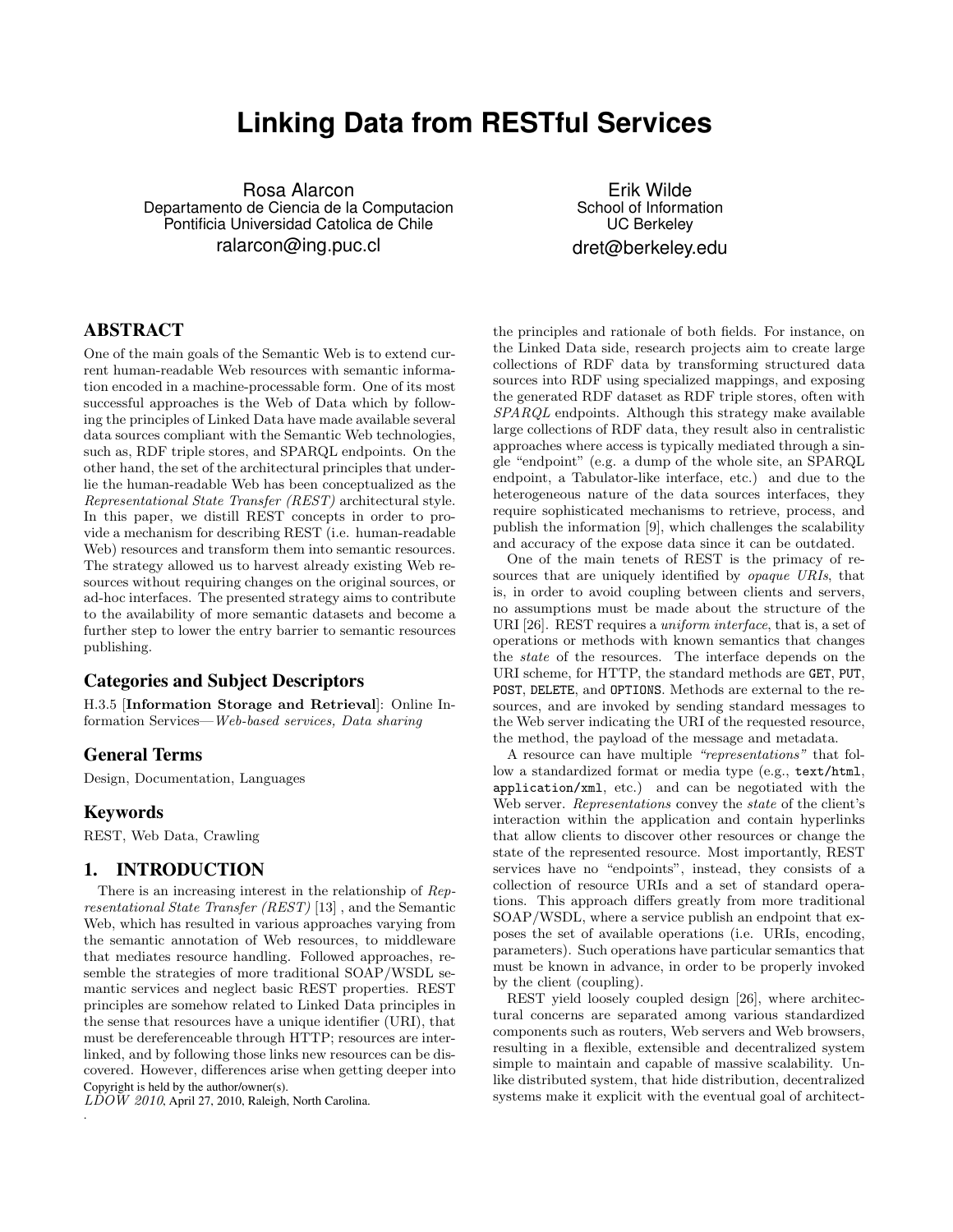ing a system of systems.

Based on these REST principles, we present the Resource Linking Language (ReLL), that describes RESTful Web services and provides a natural mapping from the graph-oriented world of RESTful services (resources interlinked by links found in resource representations) to the graph-based model of RDF. By means of a ReLL description, a set of REST resources are described and exposed. Three applications were described and the resources harvested into a triple store. Section 2 briefly discuss related approaches, and section [3](#page-2-0) describes the proposed language.

## 2. RELATED WORK

Semantic Web Services (SWS) for REST are mainly focused on providing a semantic description of a REST service. SA-REST [\[21\]](#page-9-0) and hREST/MicroWSMO [\[20\]](#page-9-0) provide a list of input and output parameters, methods, and URIs exposed by a REST service by means of property value pairs or RDFa [\[1\]](#page-8-0) annotations. The description itself can be transformed to RDF using a GRDDL-based [\[12\]](#page-8-0) strategy for generating a domain ontology in RDF, but no information about the REST resources themselves are retrieved.

The Web Application Description Language (WADL) [\[16\]](#page-8-0) describe RESTful services and place resources, identified by predefined URI patterns, as first-class objects in a description. WADL only supports HTTP methods with request and response elements. These elements contain representations with a media type and (possibly) another URI. Representations contain typified parameters that in turn contain links to another resources' URI. Generally speaking, WADL attempts to completely describe all possible aspects of a RESTful service, down to predefined URI patterns and the ways in which query parameters have to be composed for certain types of requests, introducing a higher level of coupling for clients using such descriptions.

In the same line, Battle and Benson [\[6\]](#page-8-0) propose semantic annotations, similar to SA-REST, and extensions to SPARQL in order to support an HTTP REST uniform interface. They also propose extensions to the payload of the HTTP REST methods (e.g., PUT, DELETE and GET) for maintaining consistency between a REST resource and its semantic equivalent (a triple) in some triple store.

The main problem of these approaches is that they follow the WSDL/SOAP service model; they do not align well with the principles of RESTful service design, since they disregard fundamental properties such as the hypermedia nature of REST, and the possibility of multiple representations for the resources. They also introduce coupling in their design by adhering to URI templates for describing the URIs of resources, input, and output parameters [\[25\]](#page-9-0), or in the case of BATTLE and BENSON, they introduce new semantics to the standard REST interface.

EXPRESS [\[4\]](#page-8-0) is a SWS model that explicitly avoids the RPC-orientation of the approaches mentioned so far. It starts from HTTP's uniform interface, and then describes the available resources in an OWL ontology. However, the model of EXPRESS is a centralized one as well, because it is assumed that there is a complete description of a Web Service's available resources, and then this description is used to generate URIs for classes, instances, and properties.

On the Linked data side, the Vocabulary Of Interlinked Datasets (voiD) [\[3\]](#page-8-0), describes datasets (sets of RDF triples) as well as the sets of Linksets, that is, triples where the subject belong to a dataset different than the object's dataset. Directionality of the links can be modeled, and other properties such as licensing (dcterms:license), the number of triples available in the dataset (void:statItem), the vocabularies used in the dataset, and a SPARQL endpoint, are also provided. voiD is accompanied of a Sitemap protocol extension that indicates the location (URI) of the voiD description so that (semantic) web crawlers can find it and use voiD's information to index the dataset. The Silk-LSL (Link Specification Language) [\[30\]](#page-9-0) is an XML-based language that allows to define the rules (e.g. similarity metrics) and to find certain types of links (e.g. owl:sameAs) between two data sources automatically (that is, to discover Linksets in the terms of voiD).

voiD's focus is on providing access and discovery for already existing datasets by publishing metadata, but a more granular approach (i.e. information about the retrieved resources themselves) is not considered. Silk, allow to better index large centralized collections of RDF data, and discovering dependencies between these datasets. While these approaches are central to increasing the amount of linked data on the Web, they are rather expensive because they are based on a lot of specialized mapping and publishing work for just transforming one dataset [\[9\]](#page-8-0).

LDDR, the Link-based Resource Descriptor Discovery [\[17\]](#page-8-0) is a proposal submitted to IETF that focuses on the resources rather than the datasets. It allows resources to indicate their descriptor's location by using links in three modes, the <LINK> element available in markup representations that support typed-relations such as (X)HTML and Atom; the HTTP Link Header; and a Link-pattern contained in the resource's description document located at {host}/.well-known/ directory. In all three cases, the descriptor itself depends on the resource's URI, in the form of {resource uri};about. Unlike the last approach, the former two would require to modify the resources in order to include the <LINK> elements either in the resource's code or in the server side in order to process the HTTP Header.

As for the descriptor itself,  $XRD<sup>1</sup>$ , the Extensible Resource Descriptor defines a small set of elements describing the resource's URI (and URI template), an XML signature, the expiration date, and links to other resources. Links are also annotated with metadata such as the target resource URI (and its URI template), mediatype, and the  $\langle$ rel $>$ property as defined by the HTTP Header Link Relationship Types. This approach, implies that there must exist an XDR document per resource (since the set of links is often different for each resource) which introduces high coupling and may be impractical for a Web-scale application.

If XRD focuses on individual resources, POWDER, the Protocol for Web Description Resources<sup>2</sup> recommended by W3C aims to facilitate the description of groups of resources identified by Internationalized Resource Identifiers (IRIs). An iriset (a set of IRIs, not a set of resources) can be defined in terms of the properties of such IRIs, that is, the accepted schemes (e.g. http, https), hosts, paths, and ports defined via regular expressions. The iriset properties are described by a descriptorset element that groups restriction attributes such as certified (indicates if the description certifies another resource) and sha1sum (providing a SHA-1 sum of

<sup>1</sup>http://docs.oasis-open.org/xri/xrd/v1.0/xrd-1.0.html

<sup>2</sup>http://www.w3.org/TR/2009/REC-powder-dr/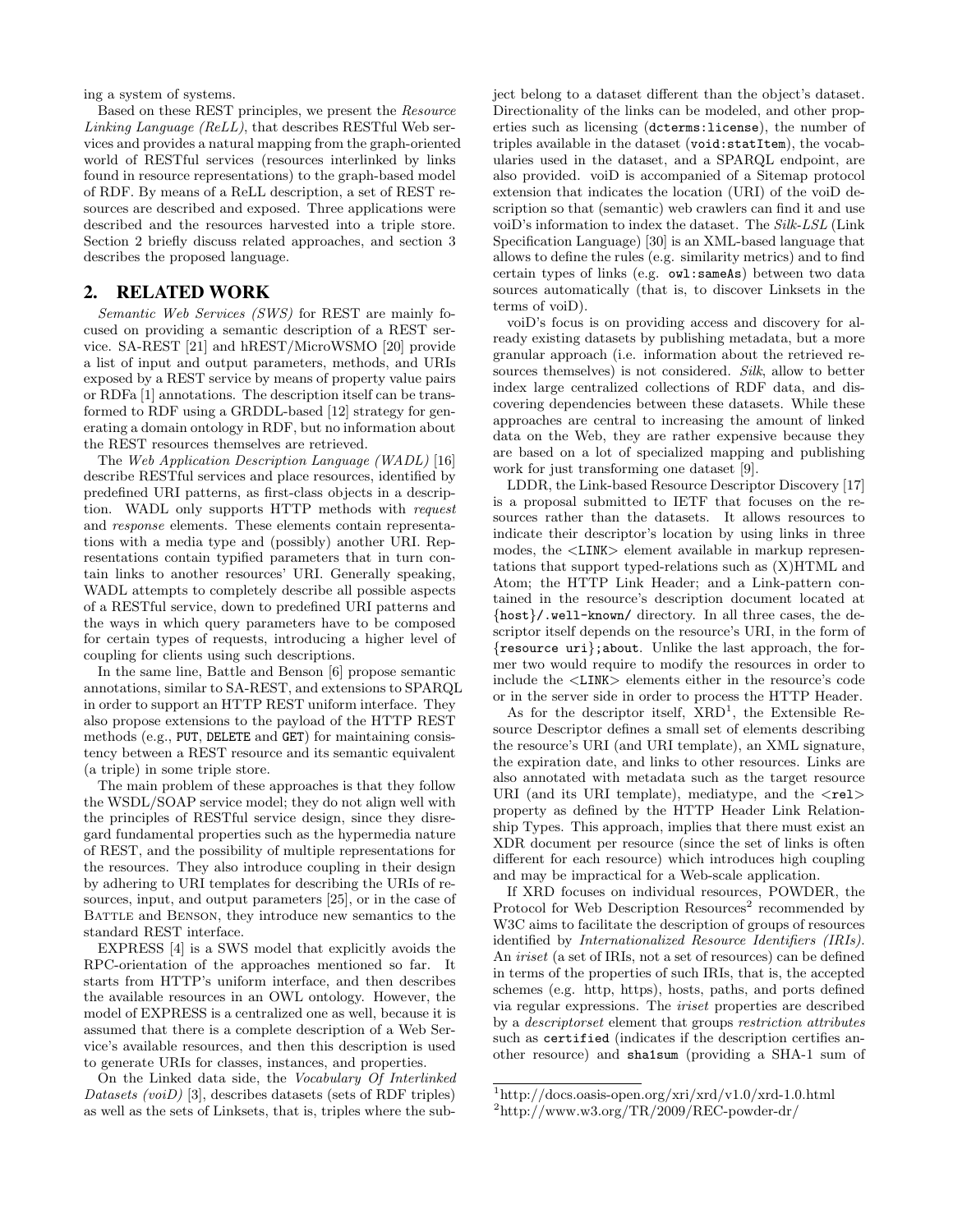<span id="page-2-0"></span>the described resource); and annotation properties, such as, displaytext (a descriptive text), displayicon (an image URI) and seealso, label, comment that provide a related resource URI, a description and a comment respectively. Both restriction attributes and annotation properties have well-defined semantics and can be translated automatically to OWL, thought, they describe high level attributes. An additional property, typeof is also translated into  $\texttt{rdf:type}$ and allows to specify a class for all the elements of an iriset. For instance, we could define the http: \twitter.com iriset and indicate later that all the elements identified by such URI belong to the class twitterPublicTimeLine. Provenance information describing author, date and validity period (attribution) is also provided.

Unlike XDR, POWDER refers to group of resources identified by URI patterns (not URI templates) without requiring changes in the resources, furthermore, POWDER makes possible to assign a class to the group of resources facilitating later complex operations such as SPARQL queries. On the negative side, POWDER facilitates the description of group resources but not it does not provide support for the resources discovery or an automatic harvesting process.

In the approach described by FUTRELLE [\[14\]](#page-8-0), RDF is used as the "integration layer" in a scenario of heterogeneous data sources, and the main focus is on harvesting well-known and cooperating data sources. This approach can be applied to a variety of data sources, but they have to be cooperating in the sense that they expose RDF themselves. The harvester's main role is to be notified of new and updated data, and to pull it in from these sources. While this scenario uses RDF's power to unify heterogeneous data sources on the metamodel level, it is only applicable in closed and cooperating settings. In our approach, data sources are not required to publish RDF themselves. As long as access to data is provided through RESTful services, they can be harvested and used as RDF. A weakness of the current implementation is that updating is not supported in a way that allows efficient incremental updates, but we plan to address this issue in our future work mentioned in Section [6,](#page-7-0) where we describe extensions to our language that represent update services (and thus the ability to use those for incremental updates) on the language level.

SOFIE [\[29\]](#page-9-0) focuses on information extraction from Web resources, and ANGIE [\[27\]](#page-9-0) on using both extracted information and Web services endpoints, for building a more interactive system that does not require an exhaustive crawl of data, but retrieves information on demand. SOFIE thus falls into the category of approaches that start from resource representations, and use information retrieval methods to extract RDF from them. The current implementation of ANGIE focus on the dynamics of query processing in the RDF data managed by the system, and uses a hardwired set of Web services as the back-end. Similar to SA-REST, it uses a set of lowering/lifting transformations to translate the results of function calls from and to RDF. ANGIE focuses on SPARQL processing (the framework is able to use Web services while processing SPARQL queries), and less on the ability to easily accommodate a large variety of RESTful services.

Deimos [\[5\]](#page-8-0) is another system that starts with information found on Web pages or through Web forms, and then uses semantic analysis to map the syntax of these representations to semantically richer information. Instead of relying on the richness of links discovered in known resources, though, the approach taken in Deimos uses tagging services to discover new resources.

Finally, another attempt to provide a bridge between REST and the semantic Web is the W3C work in progress of an RDF vocabulary representing the HTTP protocol<sup>3</sup>. The approach captures properties such as the message exchanged (including the HTTP headers), the request (including the method and URI) and the response (including the HTTP status code number) with the goal of facilitating relevant tasks such as content negotiation, as well as additional HTTP headers registered by the Internet Assigned Numbers Authority (IANA).

## 3. RESOURCE LINKING LANGUAGE

Considering the related work, we derived a set of requirements for a REST resource description language that consider REST constraints. For instance, in order to avoid coupling URIs must be opaque, they must support multiple representations, and must consider linking among resources as a fundamental property. In order to consider current installed infrastructure, it must require minimal or no intervention for existing Web resources; in order to scale it must support a partial description of the resources that can be later completed and/or modified, it must describe both single resources and groups of resources as well as the relationships among them, and finally it must be simple in order to lower the entry barrier for future developers and foster its adoption.

The main constraints for designing RESTful services are resource identification, linking, and a uniform interface through which linked resources can be accessed. By *linking* we refer to one of the core aspects of RESTful services, that is the use of hypermedia as the engine of application state (HA-TEOAS), which means that service interactions that in non-REST approaches result in server state, are actually implemented as clients following links to resources representing that state. This results in services that are resource- and link-centric, and thus a description language for RESTful services should focus on these two aspects.

The other two main constraints of REST, self-describing messages and stateless interactions, are more a question of how resource representations are retrieved, and how state is handled when interacting with services. For the purpose of designing RESTful services, all of these design issues are relevant. For the purpose of describing a RESTful service interface, the most important aspects are the resources representations that can be retrieved, the ways in which these can link to other resources, and the protocol interactions that may be required to access those resources. The service semantics also require an understanding of the semantics of the representations involved in the interactions with the service, but for the mere description of a service's interface, these semantics are not required.

Figure [1](#page-3-0) shows the schema of ReLL. Elements are shown as rectangles and attributes as dashed rectangles. Sequences are depicted as a circle with the character "S". A service exposes a set of one or more resources that have a unique identifier (*xml:id*), names and descriptions (human-readable labels) and optionally a URI pattern which describes the constraints for the identifiers expected to be used for spe-

<sup>3</sup>http://www.w3.org/TR/HTTP-in-RDF10/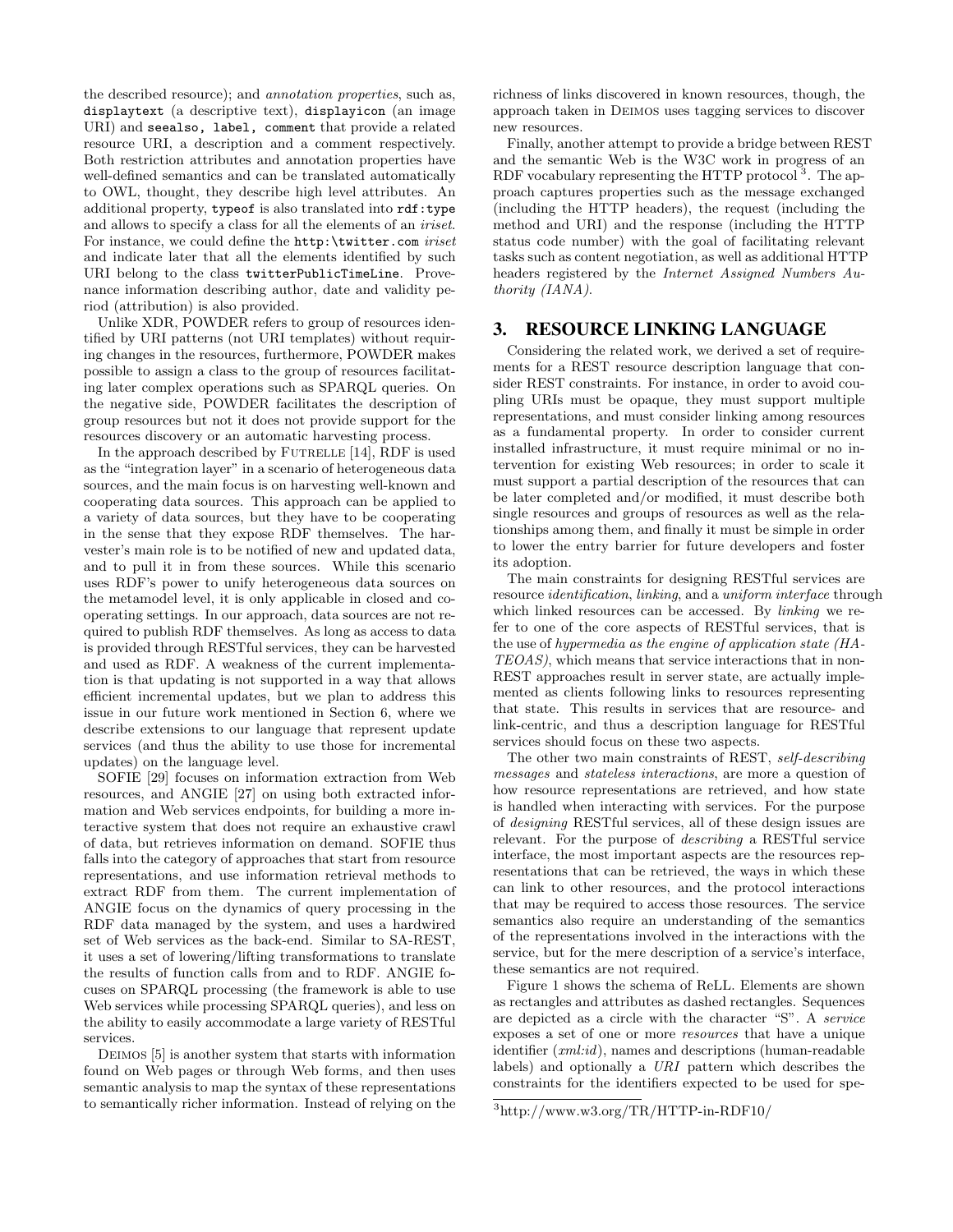<span id="page-3-0"></span>

Figure 1: ReLL Description Schema

cific resources (match). A resource may have representations, which are the serialization of the resource in some syntax. This design naturally supports multiple representations for resources, but it does not support, per se, the common practice of some Web services that use different URIs for different representations of the same resource (such as two URIs with .xml and .json suffixes, if these are two supported representation formats). $4$  We discuss this issue further down, when we are discussing link types.

Representations can be associated with schemas for possible validation (if schemas exist). Representations can also be defined as part of the service directly, in which case they are abstract, which means that they are not associated with any concrete resources. The most important use cases for abstract representations are conventions for media or data formats that should be described, so that they can be reused as a foundation for describing concrete resource representations. A real-world use case for this scenario is an abstract representation describing the media type application/xml, that serves as the basis for the abstract representation describing the application/atom+xml media type for feeds according to Atom [\[24\]](#page-9-0), which in turn serves as the basis for the abstract representation describing the paged feeds media type (i.e., feeds implementing feed paging [\[22\]](#page-9-0)). Eventually, a concrete service providing a resource may use paged feeds and thus the resource types its representation with the abstract "paged feed" representation. The rationale behind this design is that various representations in this chain of representations define different linking mechanisms (paged

feeds extend Atom with new link relationships), and the effective set of link types that can appear in a concrete resource using the paged feed representation thus is the union of these different link types. Representations can be based on other representations, but only on abstract representations. The other use case of abstract representations is representations that are derived from concrete representations, such as a collection of representations that is available through a paging mechanism in representation formats.

Each representation can contain any number of links. A link is retrieved from the representation by using selectors. Selectors depend on the representation format, and thus their definition and interpretation may depend on a language (selector type) that is appropriated for a certain representation. For instance, for XML representations, the most popular example for a selector mechanism is the XML Path Language (XPath) [\[11,](#page-8-0) [7\]](#page-8-0), which allows structured selections within XML document trees. A link defines a possible association leading from the resource's representation containing the link to another resource as determine by the target. Instead a resource URI, the target contains a valid resource id in order to avoid coupling with the resources' naming scheme.

A link has a link type which represents the semantics of the link, but ReLL does not make any attempt to formalize the semantics; link types have a name and a description and thus can be documented in a service description, but their semantics are outside of the scope of the description language. Links can also contain protocol descriptions which for each link specify the rules that govern the interaction with the linked resource. This is important because links in RESTful services not only have application-specific semantics, following the links also may require different ways of using the uniform interface provided by a certain protocol.

<sup>4</sup>Such variations in the representation's URIs could easily be covered by a URI pattern for the resource ending with .(xml|json), but the variation of the suffix alone would not imply that it does not actually refer to a different resource, but only to a different representation.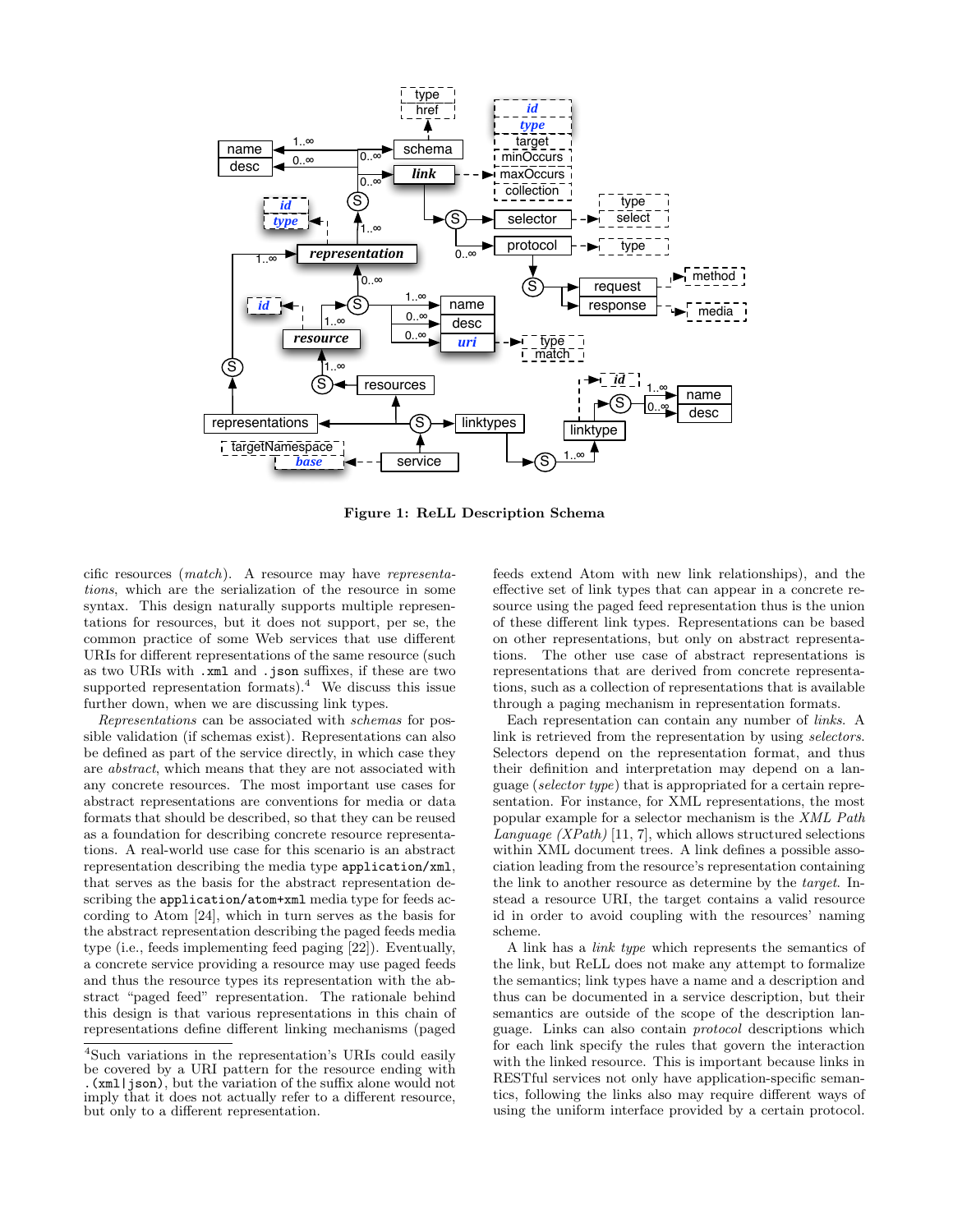<span id="page-4-0"></span>

Figure 2: Generating RDF triples from ReLL descriptions

Thus, it is possible for each link to specify how this link has to be traversed using a specific protocol. Practically speaking, this means that after a link's URI has been determined (for example by extracting the URI using a selector), the protocol is determined by inspecting the URI's scheme, and then the protocol description might give additional hints about how to use methods or compose entities for invoking the uniform interface. Thus protocol descriptions are just one (the interface-specific) part of describing link semantics.

## 4. FROM RELL TO RDF

ReLL main elements such as resource, representation, and link serve as the core elements for a RDF/OWL minimal vocabulary shown in Figure 2 under the "rell" namespace. Resource, and representation are concepts while link, and represents are predicates. Since ReLL describes a REST application, it is used to generate a domain ontology for the application. The resource id annotated in ReLL is used as the resource's type and the link type as the predicate that relates two resources. Domain specific resources are also subclasses of the rell:resource entity, and currently form a domain-specific vocabulary by using the ReLL service's attribute base.

We are maintaining the actual REST resources' URIs to identify them in the realm of the Semantic Web, however they are considered instances of the domain-specific classes discussed before. REST resources are linked together with a link id instead of a link type. REST resources' themselves can be transformed to RDF following a GRDDL approach. For instance, in Figure 2, a resource is annotated with properties defined in the vCard vocabulary, including simple (literals) and complex attributes (e.g. the EMAIL is generated as an internal blank node). Naturally, the proper vocabularies depend on the resources.

With this approach, it is possible to retrieve a graph of triples describing a REST resource (URI and attributes) and its relation to another REST resource, as shown by the dashed rectangle in Figure 2. The resulting graph [\[10\]](#page-8-0)

is named with an ID or timestamp (e.g., base:r123456789) that refers to the source or representation from where the graph information was collected. The representation is an instance of the representation type defined in the ReLL description for the retrieved REST resource.

Representations are subclasses of a concrete media type that can be derived from abstract representations or abstract media types as annotated in the ReLL descriptions. Abstract representations are supported as classes that serve as the basis for other abstract or concrete representations. For representations, the upper ontology contains all standardized media types from the IANA registry as classes.

The representation is then part of the provenance information obtained when retrieved the REST resources (see dashed elements in Figure 2). Other information such as the ETag property served by the Web server when retrieving the REST resource is also collected if available; the date when the information was retrieved (and hence the named graph was created) is also annotated. Other information as indicated by [\[18\]](#page-9-0) could also be included in future developments.

#### 5. IMPLEMENTATION

As a proof of concept, we have implemented *RESTler* [\[2\]](#page-8-0), a crawler that follows the rules defined by ReLL descriptions in order to harvest REST resources. A complementary component (a Translator) transforms the retrieved resources into RDF. Figure [3](#page-5-0) describes the principal components of the approach. Rectangles represent software components, UML note figures are used to represent files, straight lines represent information flow required in the configuration phase of the process (static), while dashed lines represent information flow that take place while the crawling process is being executed (dynamic).

RESTler, is a crawler that parses and uses ReLL descriptions as instructions for retrieving REST services' resources. The crawler takes as input an XML document which is a ReLL description, and a set of seed URIs (Figure [3\)](#page-5-0), and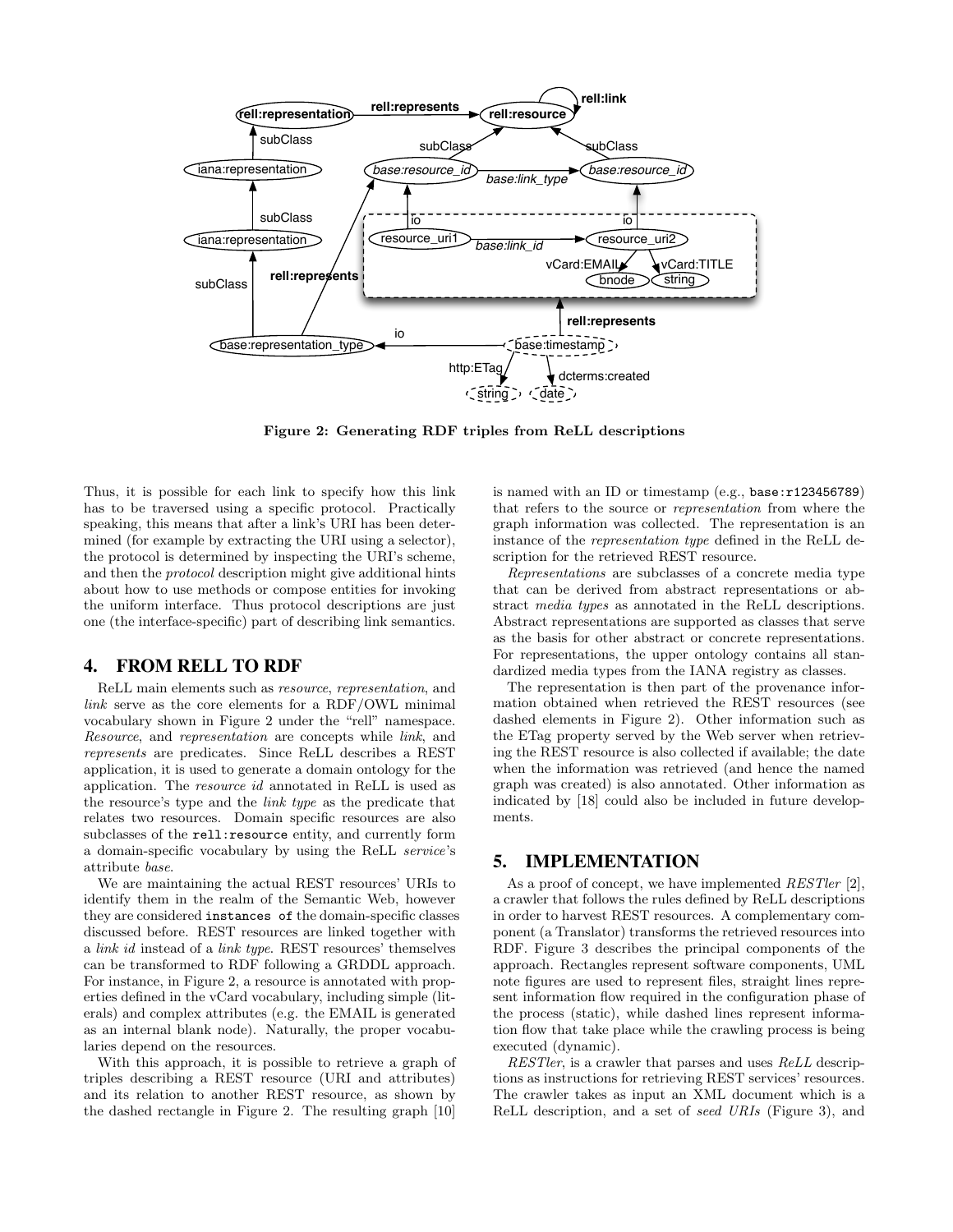<span id="page-5-0"></span>

Figure 3: RESTler Architecture

produces as output a typed graph of the crawled resources and the links connecting them. The crawler also takes as input authentication information, only basic authentication is supported (username and password sent in the HTTP request) currently, but we plan to extend the crawler in order to support other authentication schemes (e.g., OAuth, AuthSub).

The crawler parses the description file, dereferences the initial URI (seeds), and retrieves the resource representation considering the protocol, request method, and resource media type provided. Currently we support HTTP (an HTTP client), and HTML, XHTML, Atom, JSON, RSS, and XML as media types, and only the GET method. But the crawler can be extended to support other media types, protocols and request methods.

The resource URI is matched against a regular expression that defines the resource type or id. From the retrieved representation, the crawler obtains the list of embedded links to other representations by applying an XPath expression (selector). The link's target indicates the expected resource type and requires additional information such as the protocol, and request method to follow and the expected media type. If the target is not present in the link element, a "nofollow" condition is implied, since it is not possible to crawl the linked resource (i.e., there is no information about the media type, protocol, request method or expected resource type).

It is possible as well to support computed links, that is, links that are calculated.<sup>5</sup> The crawler also evaluates whether the resource fulfills certain restrictions such as the type of the linked resources (target attribute), and the cardinality of the retrieved links (minOccurs and maxOccurs attributes for the selector element). These restrictions are optional and allow the crawler to determine whether the resource is well-formed and satisfies the preconditions given in the service description.

For each graph retrieved, a Translator is invoked for generating RDF triples based on the ReLL description, that is, the subjects (resources' URIs), properties (rdf:type, base:link id) and objects (linked resources' URIs or values), as well as provenance information (base:timestamp). Additional information is obtained trough XSLT files transforming resources into RDF sentences, as indicated for the corresponding mapping file. Each ReLL document is transformed into RDF with a generic XSLT generating an ontology specific to each application domain. Generated named graphs are stored in a triple store. We use Sesame 2.0 as triple store and the system is implemented in Java. Sesame supports named graphs as quads, and we use the fourth component for storing provenance information.

Finally, for each retrieved resource, the crawler recursively repeats the whole process.

## 5.1 School/Twitter/Flickr and User Matching

We applied *RESTler* to four scenarios: a subset of the Web site of the Information School at UC Berkeley, and two well known REST-based applications, Twitter and Flickr. The fourth service provide mappings among the users in each of these domains so that we can establish useful equivalences by means of an owl:sameAs property. ReLL descriptions where created for each scenario and we retrieved 11,353 resources, 22,309 links among them which generated 55,548 triples.

Figure [4](#page-6-0) presents the ontology that was generated after transforming ReLL descriptions into RDF through a generic XSLT definition. The image was generated using OntoViz<sup>6</sup> and was later refined for readability. The upper left corner presents the representation classes and their corresponding iana media-types (e.g. iana-app:xhtml+xml, iana-app:atom+xml, iana-app:xml, iana-txt:html and images media types). The right-hand side presents the classes that model the UC Berkeley school domain's resources (e.g. school:person, school:course, etc) and the relationships among resources (e.g. school:person-course).

The left-hand side shows the classes corresponding to the Flickr domain (e.g. flickr:photostream, flickr:photo, etc) and their relationships (e.g. flickr:photo-sizes). At the bottom of the figure, a subgraph describes the classes that model the Twitter domain (e.g. twitter:follower, twitter:user, etc) and the hyperlinks or relationships among them (e.g. twitter:status-reply). At the center of the figure the minimal ontology described in Figure [2](#page-4-0) is highlighted in bold and italics.

 $5B$ ased on the ongoing work on the URI Template [\[15\]](#page-8-0) language, it might in the future be possible to define additional ways in which a URI can be composed based on input values obtained from the current representation.

<sup>6</sup>A Protege plugin that generates .dot files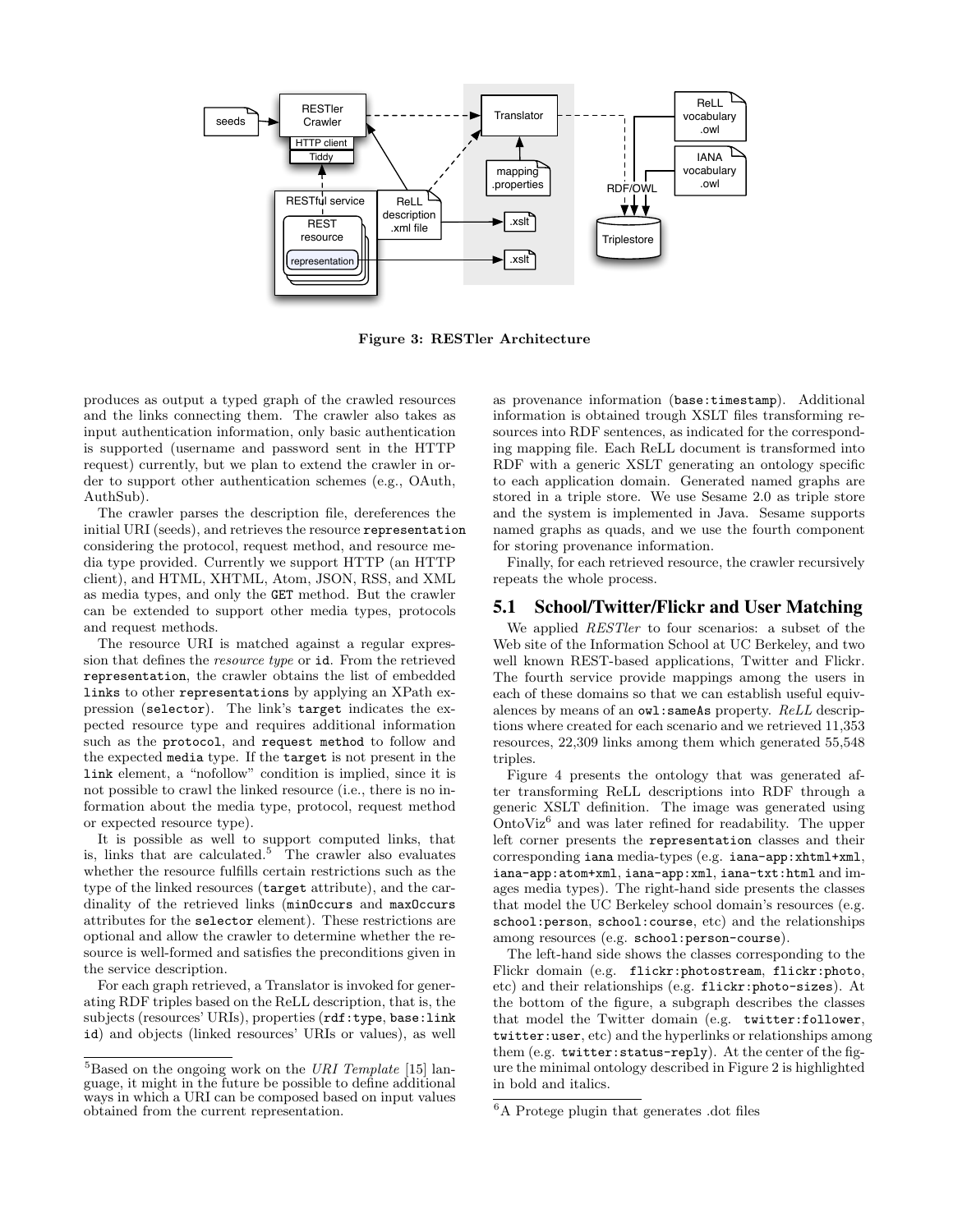<span id="page-6-0"></span>

Figure 4: Resulting ontologies generated from ReLL descriptions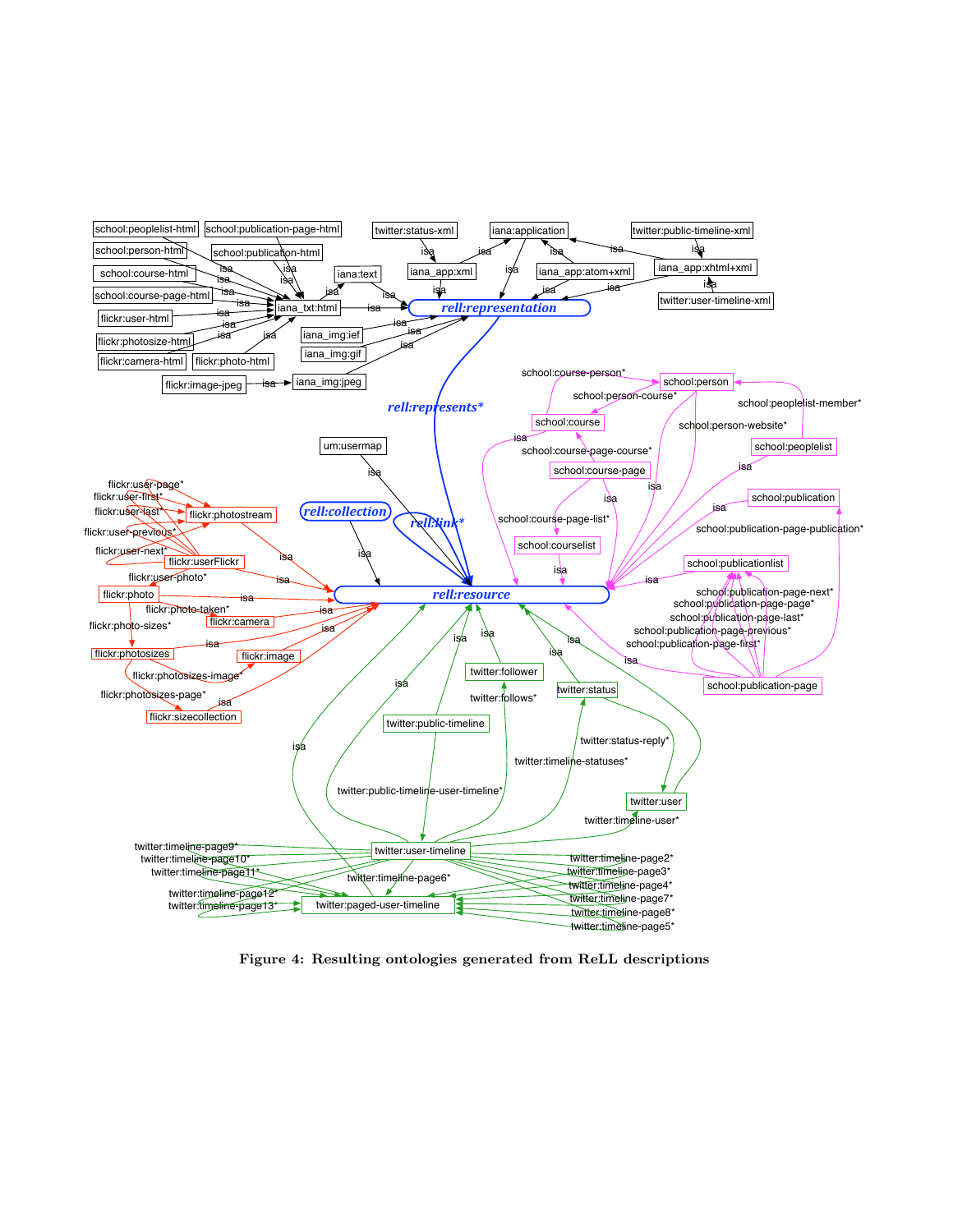<span id="page-7-0"></span>

Figure 5: Describing an instance of a school:person resource using N3 notation

Collections of resources can be also identified. For instance, at the bottom of the figure, the arcs between two resources are depicted, the twitter:user-timeline, and the twitter:paged-user-timeline described a pagination relationships, that is, 13 pages of the twitter:user-timeline were collected and the pagination scheme is describe as links that lead to a numbered page (e.g. twitter:timeline-page2, twitter:timeline-page3, etc). For the case of Flickr and the Information School the pagination scheme considers links such as the first, last, next and previous page.

The fourth RESTful service, the Usermap is show as a single class near the center of the figure. This is because the ReLL file contains only one class of resource (the usermap), that is, an XML list mapping the users' URIs between the other three applications.

The REST resources themselves are transformed to RDF following a GRDDL approach. Figure 5 shows the attributes obtained for individuals of type school:person. Notice that it is possible to annotate the relationships between the REST resource (erikwilde) and its attributes. In the figure these relationships are annotated with  $vCard$ , but other information models can be used.

#### 6. CONCLUSIONS

The REST community is still discussing whether RESTful services even should be described, and how such a description language could increase the coupling between a service provider and a service consumer, so that REST's goal of loosely coupled services could be compromised. We are taking a pragmatic position and claim that it is important to keep in mind that any kind of contract will introduce some coupling, that even loosely coupled services need a shared set of assumptions, and that a more formal way of describing those assumptions will help service providers and consumers in service documentation and consumption. A recent upswing of discoverable links between Web resources (such as an uptake of microformats [\[19\]](#page-9-0)) has led to the idea of a central registry for link relationships in the realm of Web linking [\[23\]](#page-9-0), but this activity is still under active development.

Our model is yet a static description of RESTful services that does not cover the cases in which new resources or identification and access schemes are introduced. However, such a description allows to describe the status quo and the cases which a client should expect, and therefore they also allow to reliably discover cases in which these constraints are not satisfied anymore, for example when new representations or new identification and access schemes are used.

Furthermore, this kind of RESTful service description can also include the set of preconditions that must be satisfied by a client to be able to consume a service. Should these preconditions change (because the service changes), then an analysis of the description of the preconditions used by the client allows the client to detect the change (for example, a new representation format has been introduced), and to react in an appropriate way (for example, alerting the client manager, attempting a fallback, or abort). By supporting the description of a set of preconditions, the description language can achieve loose coupling [\[26\]](#page-9-0) and still allow clients to detect when they encounter something that they have not been designed for. As for future work, we are planning on considering more complex data models that support also methods such as PUT, DELETE and POST allowing us to model resources that can be modified, and its relation with the SPARQL proposals for supporting such operations [\[31\]](#page-9-0).

Our minting process consist of selecting the appropriated name for the namespace (base), resource IDs, link IDs, link types, and representation IDs. In the example presented in Figure5, the resource instance's namespace and predicates chosen for this description correspond to the vCard, but other properties (e.g. foaf) could be also used. We believe that the selection of such properties must be responsibility of the ReLL designer. Furthermore, the properties used in the ReLL description itself (e.g. school:person) could be also described using Linked Data vocabularies. By following this approach the results of RESTler (e.g. triples datasets) could be better integrated with other Linked Data sources and the Linked Open Data cloud

By considering the URIs corresponding to REST resources, a natural content negotiation with the Web server will be possible in order to retrieve an RDF-friendly media type (e.g. application/rdf+xml) or the human-readable Web version of the same resource. As for limitations, we require to prepare a ReLL document for each REST service. This approach has been successfully followed by others such as Virtuoso's Sponger, that prepares Sponges or Cartridges tailored for an application interface such as REST APIs, known metadata such as MS Office, or known Web sites such as YouTube. RDB2RDF<sup>7</sup> is also an ad-hoc approach

<sup>7</sup>http://www.w3.org/2005/Incubator/rdb2rdf/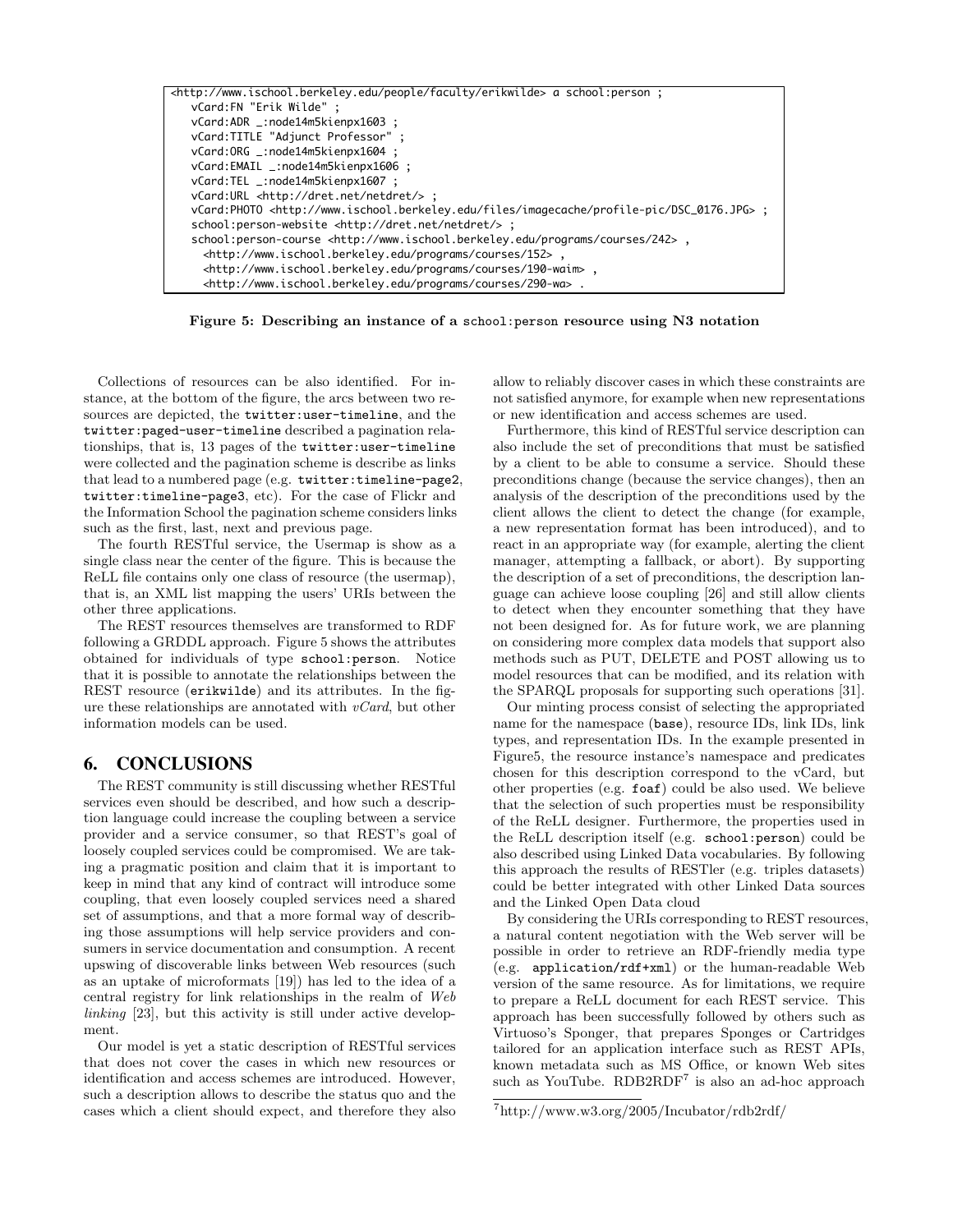<span id="page-8-0"></span>that transforms RDBMS to RDF representations.

We believe that by choosing Web technologies such as XPATH, XSLT and XML as a the basis for ReLL documents, we are lowering the entry barrier to the semantic resources publishing, since most Web developers have the knowledge and tools required to create their own ReLL description. This approach also allows developers to control the information they are collecting. Our next challenge is to further facilitate the creation of ReLL documents by supporting the dynamic and automatic generation of ReLL descriptions. One of the challenges of this goal is the fact that we need to design an specific XSLT for each resource type in order to harvest specific information. A fully automatic approach would require information retrieval, text mining and probably machine learning techniques which greatly increases the costs of the transformation an rises the entry barrier for technology adopters.

Having a document such as ReLL may serve as an intermediate layer that automatic agents can use also as a contract describing the capacities of a REST service and translating them into RDF triples, by following the semantics (types) made explicit in the document. Our approach can be seen as a complement to proposals such as voiD, since voiD describes the resulting datasets but does not support the triples harvesting process. Our approach will allow any Web content provider to publish ReLL descriptions for others to crawl their Web sites, or third-parties to develop a Web site's description that accommodates their needs. The crawler's result is a dataset that can be then described using voiD. Silk, can be also used for the definition of additional link patterns such as the user mapping that we created manually in this version; and LDDR's linking techniques can be also applied, since it may allow resources to link to their descriptions.

We have placed strong emphasis in a decoupled approach, where the components of the architecture maintain certain degree of independence, and require knowledge and tools already available and familiar to most Web developers, and provide a simple model that may result familiar again to Web developers. Our final goal is to contribute in making available more semantic information while keeping a lower entry barrier for developers.

#### 7. ACKNOWLEDGMENTS

This work was partially funded by CONICYT/Bicenntenial Becas-Chile 2009.

## 8. REFERENCES

- [1] Ben Adida, Mark Birbeck, Shane McCarron, and Steven Pemberton. RDFa in XHTML: Syntax and Processing — A Collection of Attributes and Processing Rules for Extending XHTML to Support RDF. World Wide Web Consortium, Recommendation REC-rdfa-syntax-20081014, October 2008.
- [2] ROSA ALARCÓN and ERIK WILDE. RESTler: Crawling RESTful Services. In 19th International World Wide Web Conference Posters, Raleigh, North Carolina, April 2010. ACM Press.
- [3] Keith Alexander, Richard Cyganiak, Michael Hausenblas, and Jun Zhaox. Describing Linked Datasets. In 2nd Workshop on Linked Data on the Web, Madrid, Spain, April 2009.
- [4] AREEB ALOWISHEQ, DAVID E. MILLARD, and Thanassis Tiropanis. EXPRESS: EXPressing REstful Semantic Services Using Domain Ontologies. In Bernstein et al. [8], pages 941–948.
- [5] JOSÉ LUIS AMBITE, SIRISH DARBHA, AMAN GOEL, Craig A. Knoblock, Kristina Lerman, Rahul PARUNDEKAR, and THOMAS RUSS. Automatically Constructing Semantic Web Services from Online Sources. In Bernstein et al. [8], pages 17–32.
- [6] ROBERT BATTLE and EDWARD BENSON. Bridging the Semantic Web and Web 2.0 with Representational State Transfer (REST). Journal of Web Semantics, 6(1), 2008.
- [7] Anders Berglund, Scott Boag, Donald D. CHAMBERLIN, MARY F. FERNÁNDEZ, MICHAEL KAY, JONATHAN ROBIE, and JÉRÔME SIMÉON. XML Path Language (XPath) 2.0. World Wide Web Consortium, Recommendation REC-xpath20-20070123, January 2007.
- [8] Abraham Bernstein, David R. Karger, Tom Heath, Lee Feigenbaum, Diana Maynard, Enrico Motta, Krishnaprasad, and Thirunarayan, editors. 8th International Semantic Web Conference, volume 5823 of Lecture Notes in Computer Science, Chantilly, Virginia, October 2009. Springer-Verlag.
- [9] ULDIS BOJĀRS, JOHN G. BRESLIN, VASSILIOS PERISTERAS, GIOVANNI TUMMARELLO, and STEFAN Decker. Interlinking the Social Web with Semantics. IEEE Intelligent Systems, 23(3):29–40, May 2008.
- [10] JEREMY J. CARROLL, CHRISTIAN BIZER, PAT HAYES, and Patrick Stickler. Named Graphs, Provenance and Trust. In Allan Ellis and Tatsuya Hagino, editors, 14th International World Wide Web Conference, pages 613–622, Chiba, Japan, May 2005. ACM Press.
- [11] James Clark and Steven J. DeRose. XML Path Language (XPath) Version 1.0. World Wide Web Consortium, Recommendation REC-xpath-19991116, November 1999.
- [12] DAN CONNOLLY. Gleaning Resource Descriptions from Dialects of Languages (GRDDL). World Wide Web Consortium, Recommendation REC-grddl-20070911, September 2007.
- [13] ROY THOMAS FIELDING and RICHARD N. TAYLOR. Principled Design of the Modern Web Architecture. ACM Transactions on Internet Technology, 2(2):115–150, May 2002.
- [14] Joe Futrelle. Harvesting RDF Triples. In Luc MOREAU and IAN FOSTER, editors, *International* Provenance and Annotation Workshop (IPAW 2006), volume 4145 of Lecture Notes in Computer Science, pages 64–72, Chicago, Illinois, May 2006. Springer-Verlag.
- [15] Joe Gregorio. URI Template. Internet Draft draft-gregorio-uritemplate-04, March 2010.
- [16] MARC HADLEY. Web Application Description Language. World Wide Web Consortium, Member Submission SUBM-wadl-20090831, August 2009.
- [17] Eran Hammer-Lahav. Link-based Resource Descriptor Discovery. Internet Draft draft-hammer-discovery-03, March 2009.